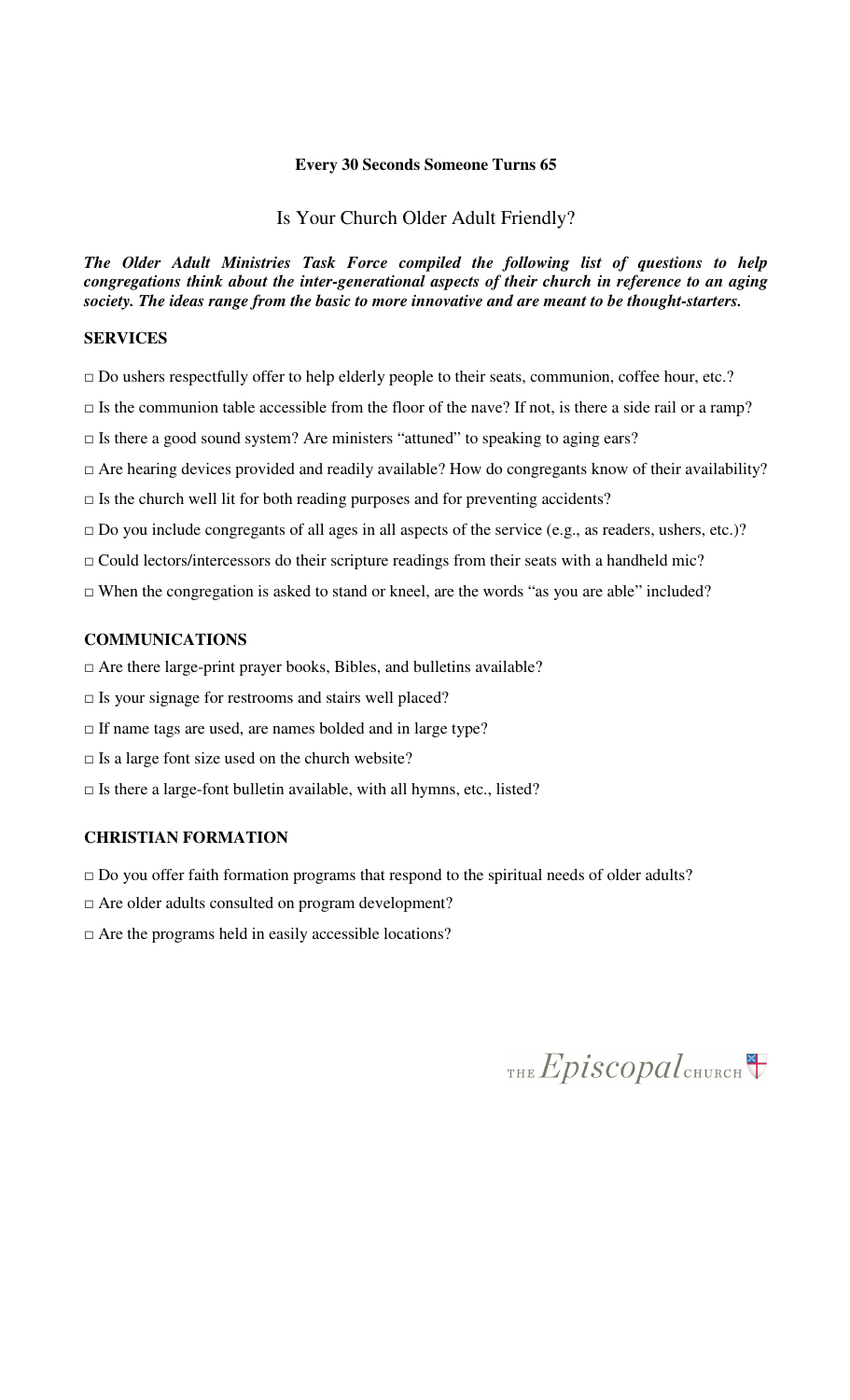#### **PROPERTY**

- □ Do you have open-ended pews to accommodate wheelchairs? Are pews at various locations?
- $\Box$  Do you have chairs in addition to the pews for easier seating?
- $\square$  Do you have easily accessible bathroom facilities on the main floor?
- □ Do you have a ramp for wheelchairs or those who cannot climb steps?
- □ Are church doors equipped with long-handled door knobs?
- □ Are sidewalks and steps free of ice, snow, wet leaves, and bird droppings?
- $\Box$  Is there a paper cup dispenser near the water fountain?
- □ Do you have a hand sanitizer prominently placed?

#### **TRANSPORTATION**

- $\Box$  Do you identify who in the congregation needs assistance getting to and from church?
- □ Do you have an escort type program?
- $\square$  Is transportation available for those with scooters?
- □ Do you have accessible parking spaces for elderly people with signage?
- $\square$  Do you have a well-lit parking lot?

# **ACTIVITIES**

- $\Box$  Do you have age diversity on the vestry?
- □ Are committees inter-generational?
- $\Box$  Do you reach out and ask elders to be on committees to show you value their skills?
- $\Box$  Do you honor your elders with any type of celebration?
- $\Box$  How do you encourage lay leaders to engage older members in activities?
- $\square$  Do you offer programs that help children help their aging parents?
- □ Do you offer programs during times that are accessible and safe for elderly people?
- □ Do you have a support group for caregivers?
- □ Do you provide information on end-of-life issues, estate planning, funerals, and mourning?
- □ Do you have a parish nurse?

THE Episcopal CHURCH